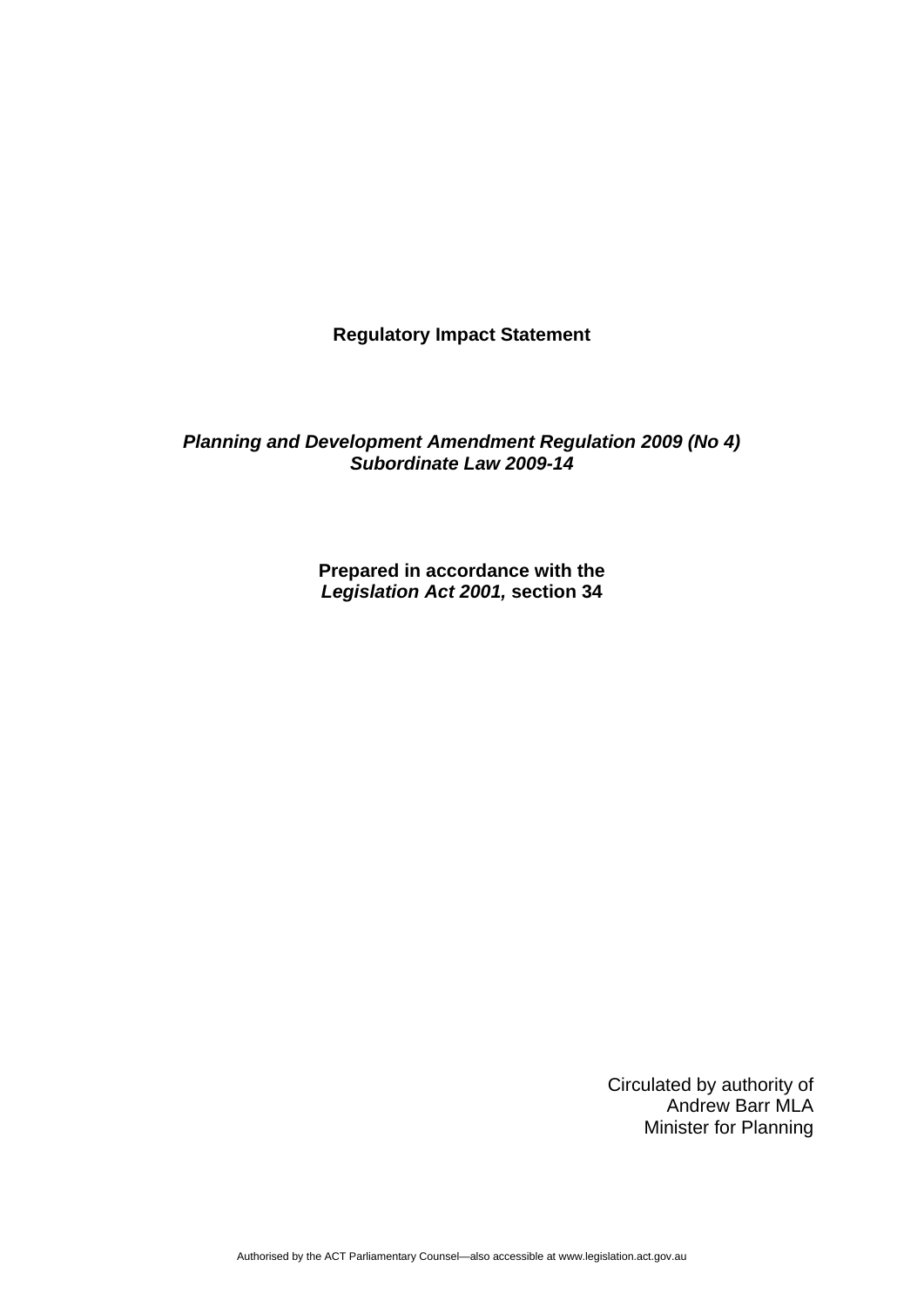# **Overview**

This regulatory impact statement relates to substantive elements of the *Planning and Development Amendment Regulation 2009 (No 4)* (the proposed law). The proposed law amends the *Planning and Development Regulation 2008* (the regulation) by inserting new items 7 and 8 at schedule 2 of the regulation. Items 7 and 8 prescribe the types of developments at existing school sites that only require public notice to adjoining premises provided they are funded in full or part by the *Appropriation (Nation Building and Jobs) Act (No. 2) 2008-2009* (Cwlth) or other declared funding program.

Clause 4 of the proposed law provides that the provisions only apply until 31 March 2013. After this date, all development applications for proposals covered by the proposed law will need to undergo the current normal assessment processes, irrespective of funding source or building type.

In accordance with section 152 of the *Planning and Development Act 2007* (the Act), and section 27 of the regulation, the planning and land authority (the authority) must publicly notify certain types of development applications. Under section 152 (1)(a) of the Act, the authority must undertake public notification of merit track development applications prescribed by regulation in the manner prescribed in section 152(2). Under section 152(2), the authority may prescribe, by regulation, public notification under either section 155 or section 153. Section 27 of the regulation prescribes public notification of merit track applications for sections 152(1) (a) and 152 (2). Section 28 of the Act prescribes the length of notification under section 153 (10 working days) and section 155 (15 working days).

The effect of item 4 of schedule 1 of the Act is that third party appeals do not apply to merit track applications that must only be publicly notified under section 153 of the Act. Therefore, the addition of items 7 and 8 to schedule 2 by clause 5 of the proposed law means that development applications relating to a development or activity included in these items are not subject to third party appeals.

The proposed law enables school projects to commence earlier and thereby meet the requirements of Commonwealth government funding<sup>[1](#page-1-0)</sup> which prescribes strict timelines for spending of the funds. The proposed law will facilitate the achievement of one of the major objectives of the Commonwealth government's policy, that is, 'To ensure that  $BER^2$  $BER^2$  has the greatest impact on job creation, it is essential that construction and maintenance work commences as quickly as possible.'[3](#page-1-2)

It is anticipated that the proposed law will assist in cushioning the Territory from the current global financial crisis and economic down-turn by allowing timely commencement of construction in schools as well as promoting the building of better educational resources for the use of all students in the Territory. While

<span id="page-1-0"></span><sup>1</sup> <sup>1</sup> *Building the Education Revolution* funding package including the *Appropriation (Nation Building and Jobs) Act (No. 2) 2008-2009* (Cwlth) 2

<span id="page-1-1"></span>BER – Building the Education Revolution

<span id="page-1-2"></span><sup>&</sup>lt;sup>3</sup> Australian Government, Building the education revolution: Primary schools,

www.buildingtheeducationrevolution.gov.au , accessed 11 March 2009.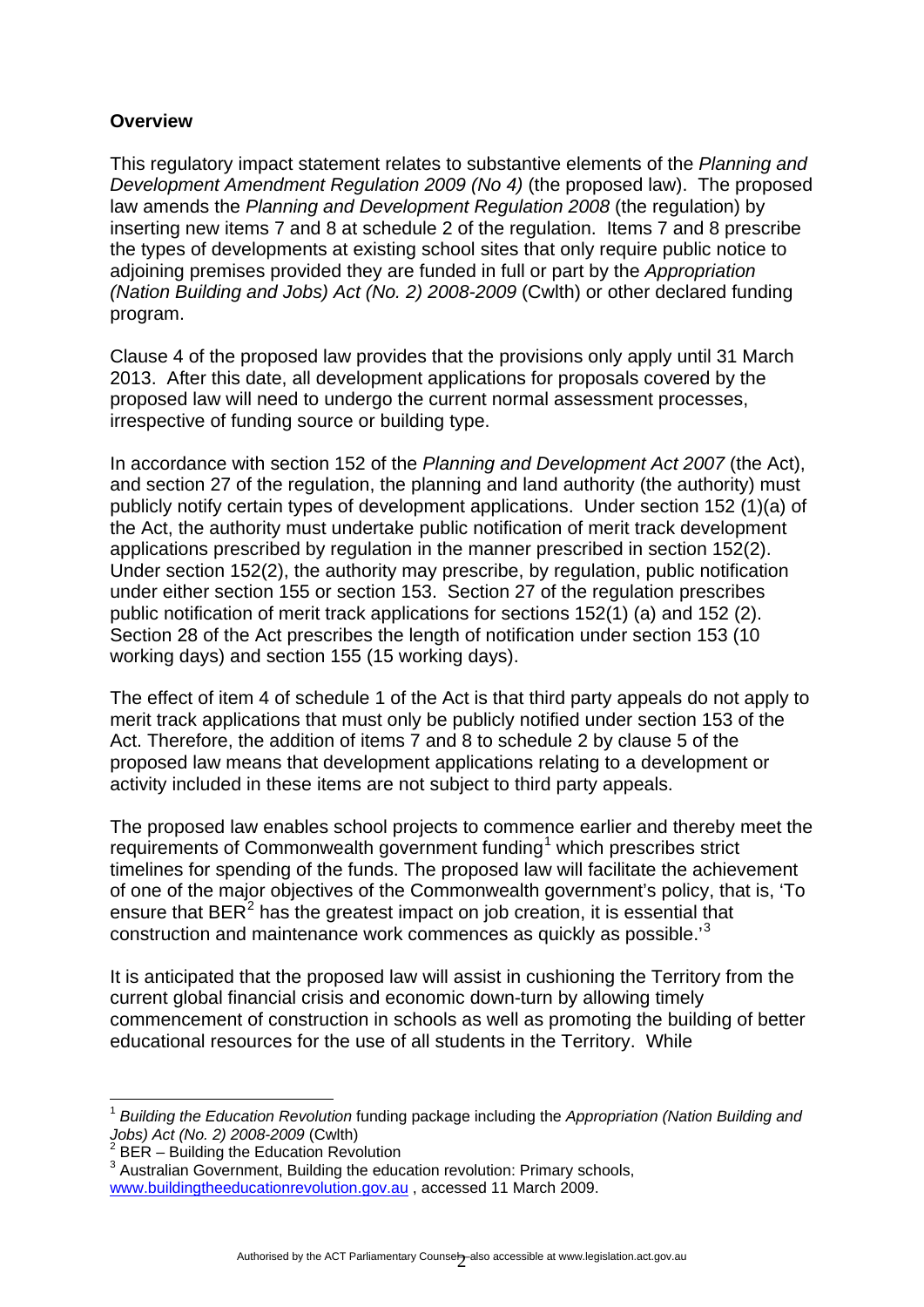Commonwealth funding is a large portion of funds available to schools, the ACT government has also identified additional funding for school projects.

The proposed law introduces a 'declared funding' program mechanism which will enable schools to develop proposals using a variety of funding sources including funding under the *Appropriation (Nation Building and Jobs) Act (No. 2) 2008-2009* (Cwlth). For example, schools may fund a project entirely from Commonwealth 'declared funding', or use a combination of Commonwealth 'declared funding' and ACT 'declared funding', or Commonwealth 'declared funding' and/or ACT 'declared funding' together with their own building funds. If the proposal is funded in part from either another Commonwealth funding program and/or ACT funds the Chief Minister may declare that the work is a 'declared funding' program.

If a project is funded by a declared funding program the proposed law would then apply to any relevant development application by a school, that is, the application would require only minor public notification and third party appeals would be excluded from the decision on the application.

The declared funding program mechanism provides considerable scope for schools to undertake a wide range of building and development activities, without unnecessary delay, for the benefit of students and the wider community and industry. For example, a school proposal, not prescribed in schedule 2, must be publicly notified for 15 working days and attracts significantly higher administrative fees for the notification process. If a third party appeal is lodged against the decision on the development application, considerable time can be lost while the appeal process is completed and the proposal may be delayed for an extended time period.

The proposed law does remove the opportunity for some third party appeals. The impact of the proposed law, on planning outcomes, could be considered limited as the structure of the planning laws, together with improved administrative practice, has meant that the authority's decisions have been upheld by the Administrative Appeals Tribunal (now ACAT) in over 97% of cases. This reflects the quality of the authority's decision making processes, and the effectiveness and community approval of the planning regime. It is arguable that, on balance, the social and economic benefits that will flow from facilitating school building projects outweigh the loss of third party appeal rights in this case.

A regulatory impact statement was prepared and tabled for the regulation and authorising law.

The following is information about the proposed law as required by section 35 of the *Legislation Act 2001*.

#### **(a) The authorising law**

The provisions in this proposed law are authorised by the following sections of the Act:

- section 152 What is *publicly notifies* for ch7?;
- section 426 Regulation-making power.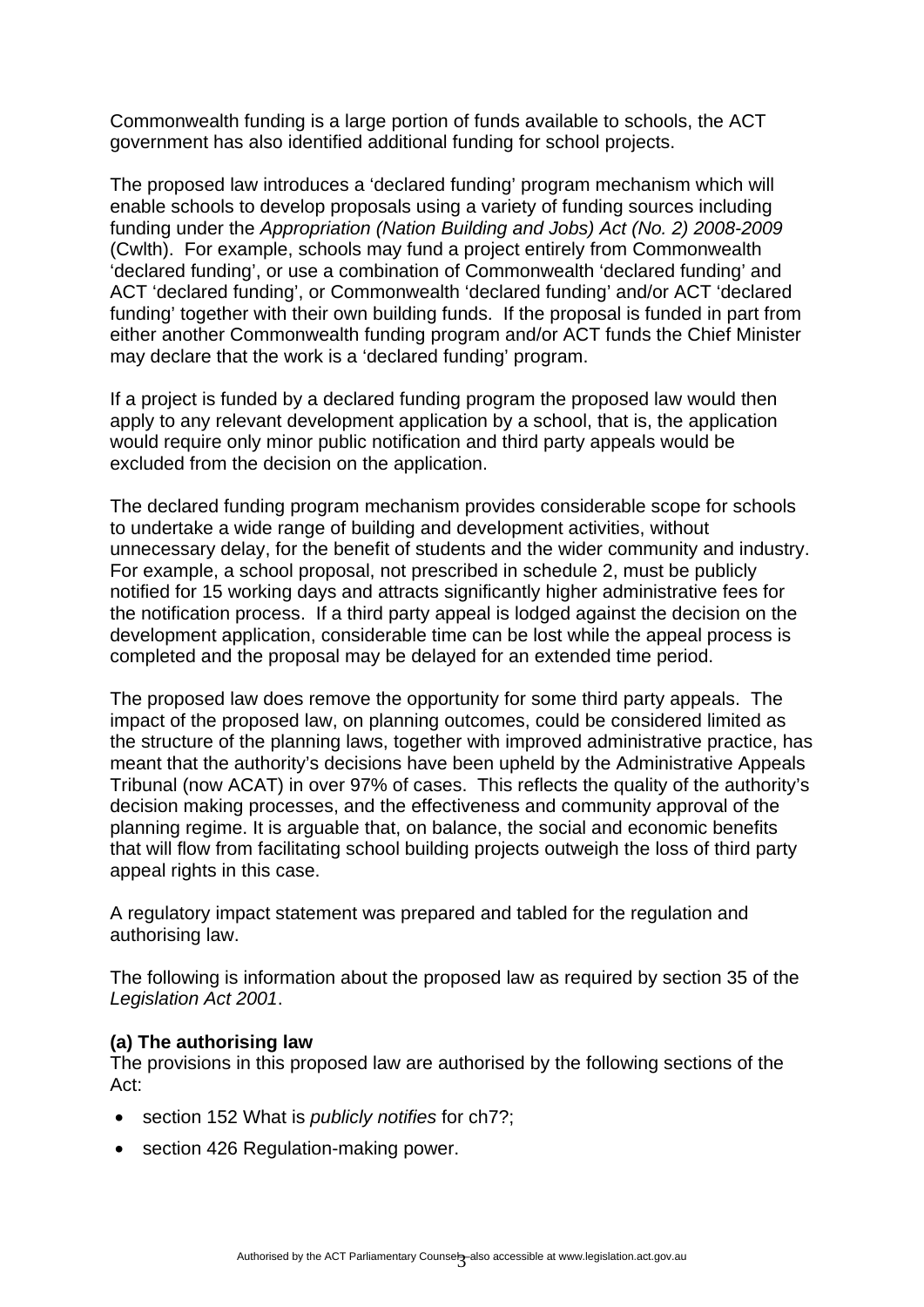# **(b) Policy objectives of the proposed law**

One of the primary objectives of the proposed law is to expedite the commencement of construction and maintenance projects in existing schools so that the community can benefit from the Commonwealth government's funding initiative under the banner of the *Nation Building and Jobs Plan*: *Building the Education Revolution* (the Commonwealth Plan). Those benefits include not just better educational facilities but also the stimulation of the economy.

The Commonwealth Plan is intended to provide a stimulus to the national economy to mitigate the effects of the current global financial crisis and economic downturn. This will be delivered both in benefits to the school community and also to the greater community through the creation or retention of jobs. The Commonwealth Plan provides funding for various projects including a significant amount of funding for new or upgrading of buildings in existing schools. "School" includes any primary (including pre-schools) or secondary government or non-government schools (including schools run by Churches or similar religious organisations).

The funds are granted on the condition that they be spent or be committed for spending within a short time period.

Historically school developments attract very few third party appeals, nevertheless the proposed law will ensure school projects are not unduly delayed through often lengthy appeal processes, and will provide greater certainty that the Commonwealth Plan timeframes can be met.

ACT Government funding will also be available for school related projects. Given the time frames required by the Commonwealth Plan and the availability of the ACT government project funding, it is necessary to amend the regulation in order to limit the potential for individual projects to stall as a result of delays that can be experienced if a development proposal attracts third party appeals.

The second primary objective of the proposed law is to further streamline the legislative framework in relation to more minor developments on school premises. Limited public consultation already applies to other types of development that meets the parameters set out in schedule 2 of the regulation. The current amendments respond directly to the key objectives of the Act, that is, to provide a planning system that is simpler, faster and more effective.

As the proposed law also reflects policy objectives of the Act, a brief summary of the pertinent policy objectives behind the Act is provided.

#### *Policy objectives behind the Act*

One of the key policy objectives of the Government in the development of the Act was to make the planning system simpler, faster and more effective. Pages 2-3 of the Revised Explanatory Statement for the Act states that:

"The Bill is intended to make the Australian Capital Territory's (ACT's) planning system simpler, faster and more effective. The Bill will replace the existing *Land (Planning and Environment) Act 1991* (the Land Act) and the *Planning and Land Act 2002*.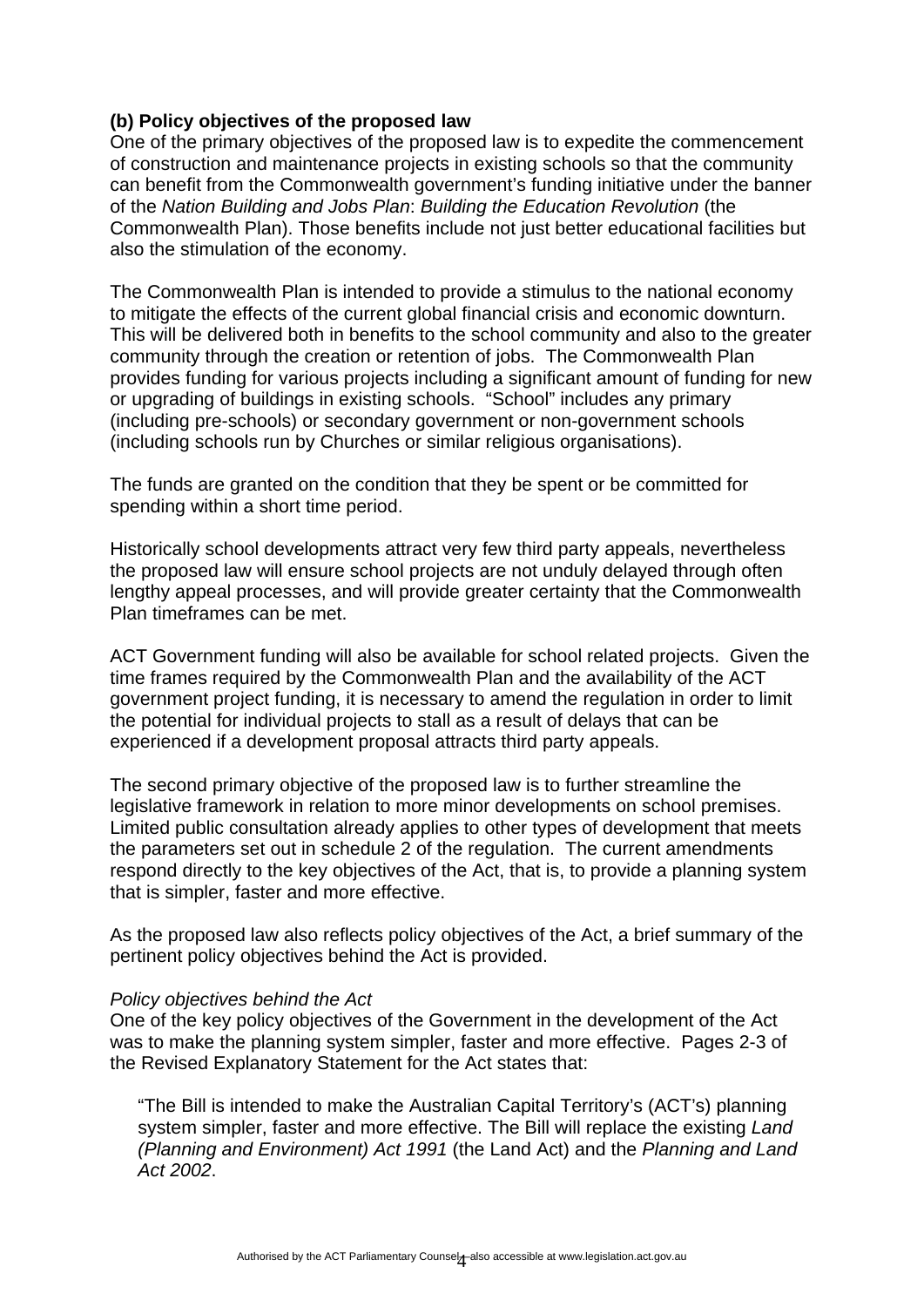The objective of the Bill is to provide a planning and land system that contributes to the orderly and sustainable development of the ACT in a way that is consistent with the social, environmental and economic aspirations of the people of the ACT, and which is in accordance with sound financial principles.

The most significant change under the Bill is simplified development assessment through a track system that matches the level of assessment and process to the impact of the proposed development. As well as being simpler, more consistent, and easier to use, this system is a move towards national leading practice in development assessment …

The Government wishes to reform the planning system to save homeowners and industry time and money and give them greater certainty about what they need to do if they require development approval. …

The new system will have less red tape and more appropriate levels of assessment, notification and appeal rights. This will make it easier to understand what does and does not need approval, what is required for a development application and how it will be assessed. …"

One of the methods for achieving a simpler, faster, more effective planning system was for the law to permit more developments to proceed without having to go through major public notification, that is to allow more developments to have limited (10 working days) notification opposed to major (15 working days) notification. This approach was noted on page 3 of the Revised Explanatory Statement for the Act:

"The proposed reforms are:

- \* More developments that do not need development approval
- \* **Improved procedures for notification of applications and third party appeal processes that reduce uncertainty** [emphasis added]
- \* Clearer assessment methods for different types of development
- \* Simplified land uses as set out in the territory plan
- \* Consolidated codes that regulate development
- \* Clearer delineation of leases and territory plan in regulating land use and development
- \* Enhanced compliance powers. …"

The objective for a simpler, faster, more effective planning system is relevant to concepts of "orderly development" and "economic aspirations of the people of the ACT" which are embedded in the object of the Act (section 6):

# **"6 Object of Act**

The object of this Act is to provide a planning and land system that contributes to the orderly and sustainable development of the ACT—

- (a) consistent with the social, environmental and economic aspirations of the people of the ACT; and
- (b) in accordance with sound financial principles."

The Act has now been in operation since 31 March 2008 and through monitoring of the operation of the Act and in consultation with industry it is evident that no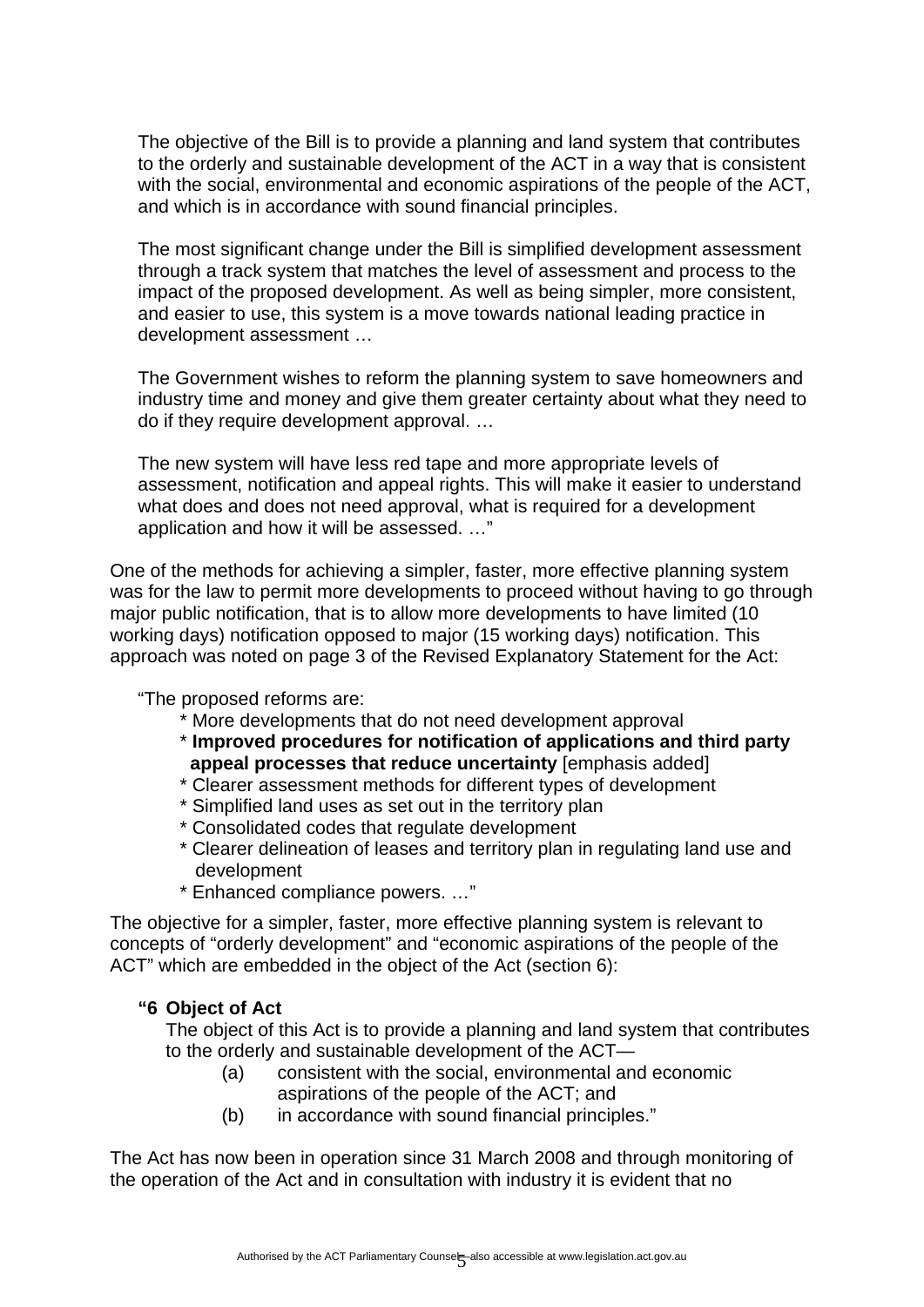significant issues have arisen around the public notice to adjoining premises and related third party appeal process.

In summary, the reforms are consistent with one of the principal aims behind the authorising law, which was to create a planning and development assessment system that is simpler, faster and more effective.

# **(c) Achieving the policy objectives**

The mechanism to achieve the objectives of the proposed law is the legislative framework already encompassed in the *Planning and Development Act 2007* (as highlighted in the *Overview*) which provides that the regulation can prescribe those DAs that require only public notice to adjoining premises ('minor notification') and therefore, do not attract third party appeals. Schedule 2 of the regulation already limits public notification of certain merit track development applications. The proposed law amends schedule 2 to add certain developments on existing school sites that are funded in full, or part by the Commonwealth's BER plan or other declared funding program, to the minor notification category.

The proposed law was anticipated in announcements made by the ACT Minister for Planning on 19 February 2009 and thereafter.

The proposed law includes items in schedule 2 that may be exempt development under schedule 1 of the regulation provided they meet certain parameters specified in the regulation. If, however, a development proposal does not meet a required parameter for some reason (e.g. a building does not comply with the specified height limitation), a development application must be lodged in the merit track. As part of the DA process, the application is required to be notified.

The effect of clause 5 of the proposed law by inserting new items 7 and 8 in schedule 2 is twofold: the public notification period is reduced from 15 working days to 10 working days for these types of development and secondly, there are no third party appeals from decisions on these types of DAs. Historically, development proposals on existing school sites have attracted minimal third party appeals.

The proposed law is intended to work alongside an existing range of DA exemptions for school developments all of which have the objective of expediting the commencement of construction and maintenance projects in schools so that the community can benefit from the Commonwealth Plan.

Where a development does require a DA and is listed in schedule 2, it is important to note that, although the DA does not have any third party appeal rights, all other elements of the development assessment process still apply. This means that for each DA that is prescribed in schedule 2:

- representations from any person/s can be made on the DA (s120 of the Act). The authority must consider all representations when deciding on the development application.
- if relevant, the DA must be referred to the relevant entity/ies (s148). The entity has 15 working days in which to respond.
- the time in which a decision must be made remains the same, that is, 30 working days, if there are no representations, otherwise, 45 working days.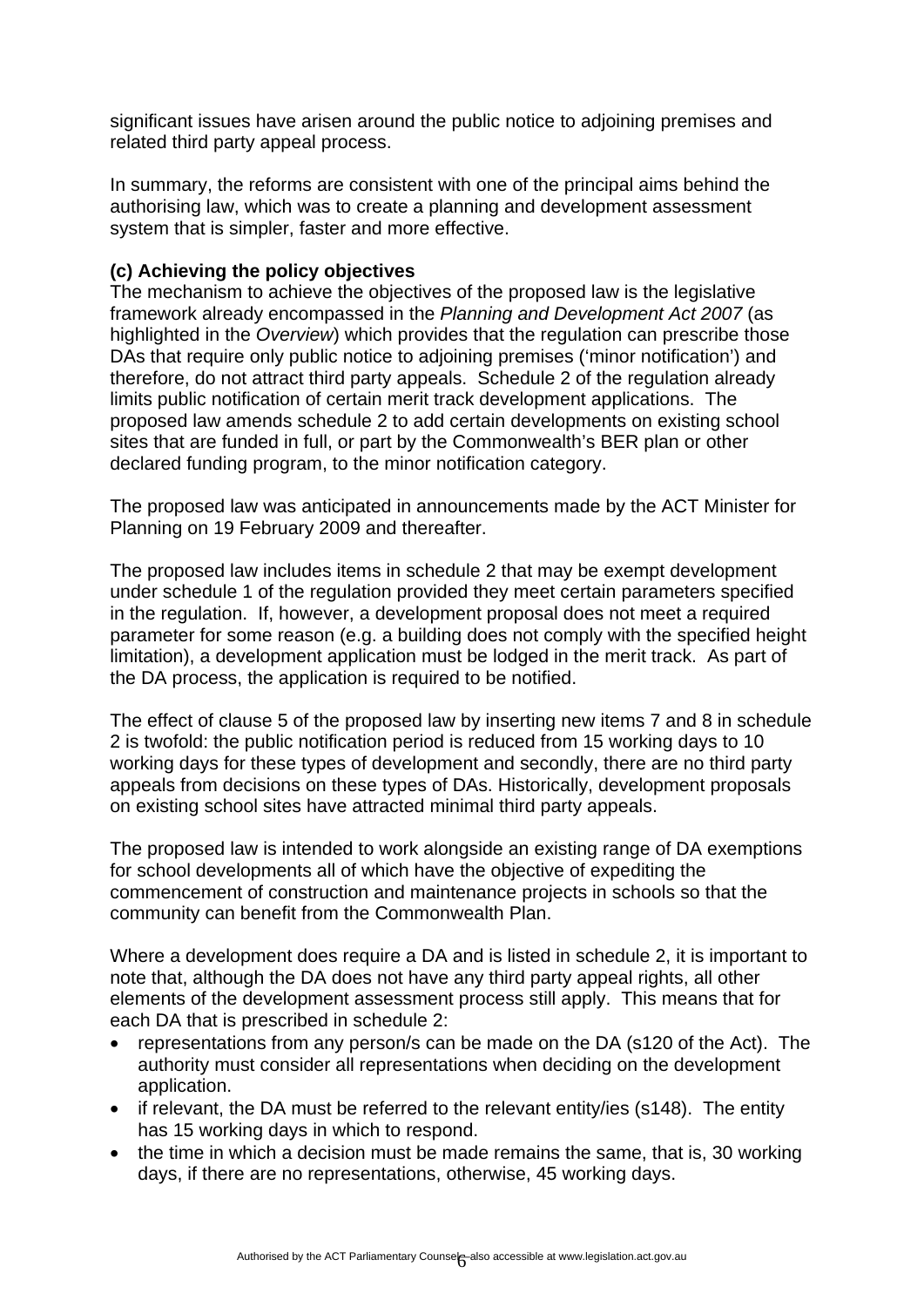• the proponent can seek a reconsideration and review of the decision (s191). The authority must make a decision on the review within 20 working days.

The proposed law protects rights in two ways: firstly, by linking the development to declared funding sources, thus ensuring that projects deliver identified outcomes to schools and the community. And secondly, the provisions expire automatically on 31 March 2013. This means that all items included in schedule 2 by the proposed law will cease to be a matter covered by schedule 2 on that date.

### **(d) Consistency of the proposed law with the authorising law**

The authorising law, sections 152(1)(a) & (c) and 152(2) of the Act entitle the regulation to prescribe merit track development applications that require only public notice to adjoining premises. Merit track development applications listed in schedule 2 only require public notice to adjoining premises.

In accordance with section 152 of the Act, and section 27 of the regulation, the authority must publicly notify certain types of development applications. Under section 152(1)(a) of the Act, the authority must undertake public notification of merit track development applications prescribed by regulation in the manner prescribed in section 152(2). Under section 152(2), the authority may prescribe, by regulation, public notification under either section 155 or section 153. Section 27 of the regulation prescribes public notification of merit track applications for sections 152(1)(a) and 152(2).

Under section 27(3) of the regulation, applications in the merit track set out in schedule 2 of the regulation must be notified in accordance with section 152(2)(b), that is, under section 153 (Public notice to adjoining premises).

Third party appeals do not apply to merit track applications that must only be publicly notified under section 153 (see schedule 1 item 4 of the Act). Thus, the addition of items 7 and 8 by the proposed law to schedule 2 mean development applications relating to these developments or activities are not subject to third party appeals.

The proposed law includes new matters that require only public notice to adjoining premises. As the parameters of those matters are tightly prescribed in the proposed law, the proposed law is consistent with the authorising law.

As indicated above, the proposed law is also consistent with the Government objectives behind the making of the Act and the objects stated in section 6 of the Act.

# **(e) The proposed law is not inconsistent with the policy objectives of another territory law.**

The proposed law is not inconsistent with the policy objectives of another territory law. Although schedule 2 prescribes those things that only require public notice to adjoining premises a development application for these things must still comply with other applicable Australian Capital Territory legislation (see section 1.4 of schedule 1). For example, building approval under the *Building Act 2004* is required and work is to be done by the holders of relevant licences issued under the *Construction Occupations (Licensing) Act 2004*.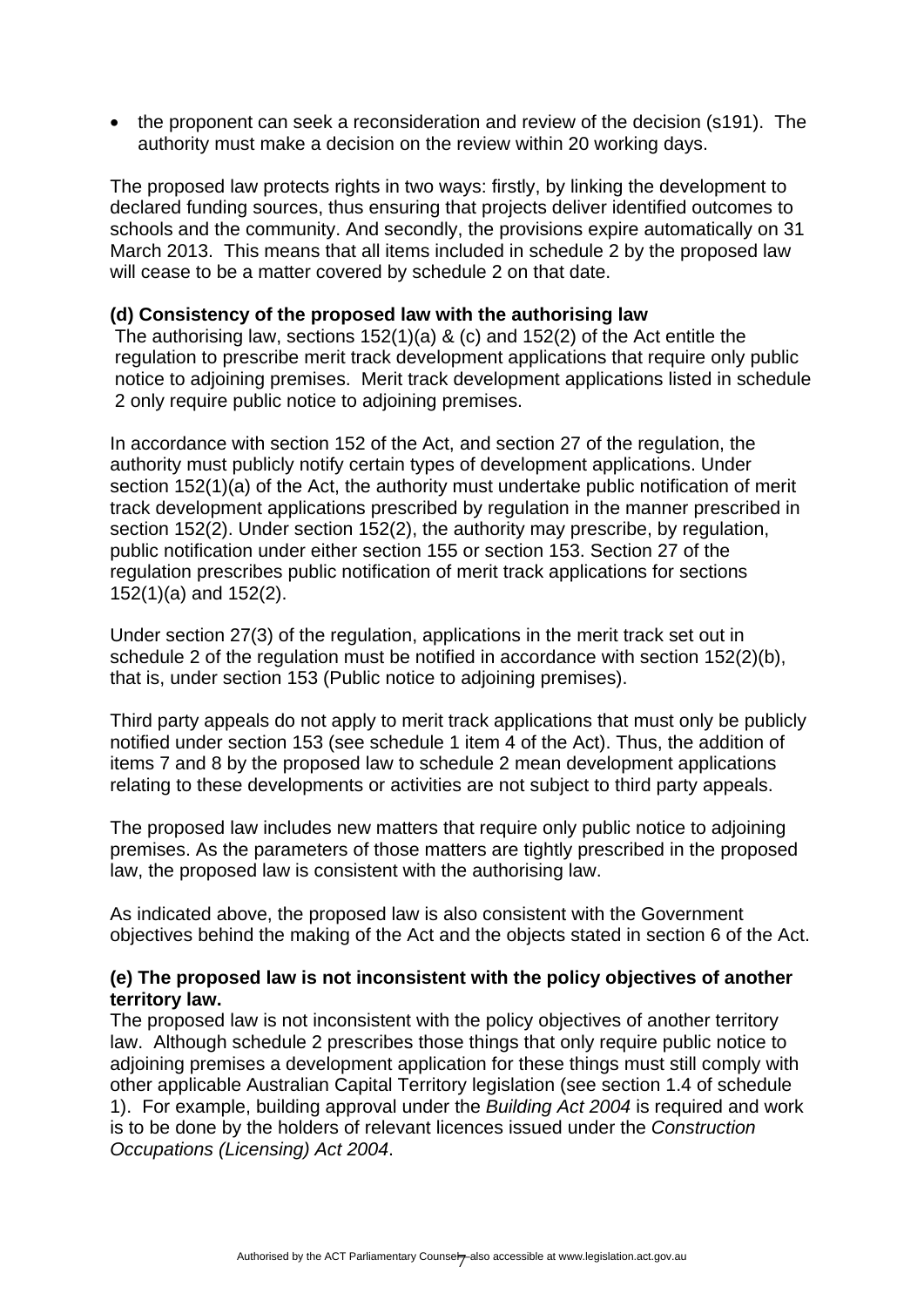# **(f) Reasonable alternatives to the proposed law**

The two objectives of the proposed law are to expedite the commencement of construction and maintenance projects in schools so that the community can benefit from the Commonwealth Plan and other declared funding initiatives, and to make the planning system simpler, faster and more effective.

New legislation could have been passed but it was considered more efficient to use a legislative framework that was already in place, that is, section 152 of the Act relating to public notification requirements. Utilising this framework, the proposed law for a limited time removes third party appeal rights from decisions on certain development applications by removing those types of applications from the major publication notification process.

The major public notification process under the Act allows all person/s, including potential third parties (neighbours etc), to comment on a proposal. Public notification allows 15 working days for comments and each representation must be considered by the authority. If representations are received, the authority's decision-making time is extended from 30 working days to 45 working days. Only third parties who can demonstrate 'material detriment' (as defined in the Act) can consider an appeal against a decision on a DA which requires major public notification. Consequently, if an appeal is lodged against a DA then it is reasonable to expect considerable delays to the final outcome of the development application while the appeal process is completed.

Utilising the existing legislative framework maximises the timeliness of the reforms. Commonwealth funding for the items included in schedule 2 by the proposed law must be spent within a set timeframe and amending the regulation was considered the most efficient and expedient way of reforming the process to allow timely spending of those funds.

The parameters of the matters to be included in schedule 2 by the proposed law are set out in detail thus ensuring the impact of the reforms is strictly applied to those matters that come under the umbrella of the Commonwealth Plan and other declared funding initiatives.

# **(g) Brief assessment of benefits and costs of the proposed law**

The reforms delivered by the proposed law are twofold – less onerous public notification requirements and a reduced ability for third party appeals to disrupt development which will achieve significant benefits to the community through:

# **1. Reduction in timeframes and fees**

The proposed law reduces timeframes by removing the need for major public notification and resultant third party appeals. Also, for a DA that requires public notification, fees are levied to cover the public notification process. Public notification fees range from \$215 for minor notification to \$830 for major notification. Thus, the proposed law reduces fees for those development proposals that will no longer require major notification.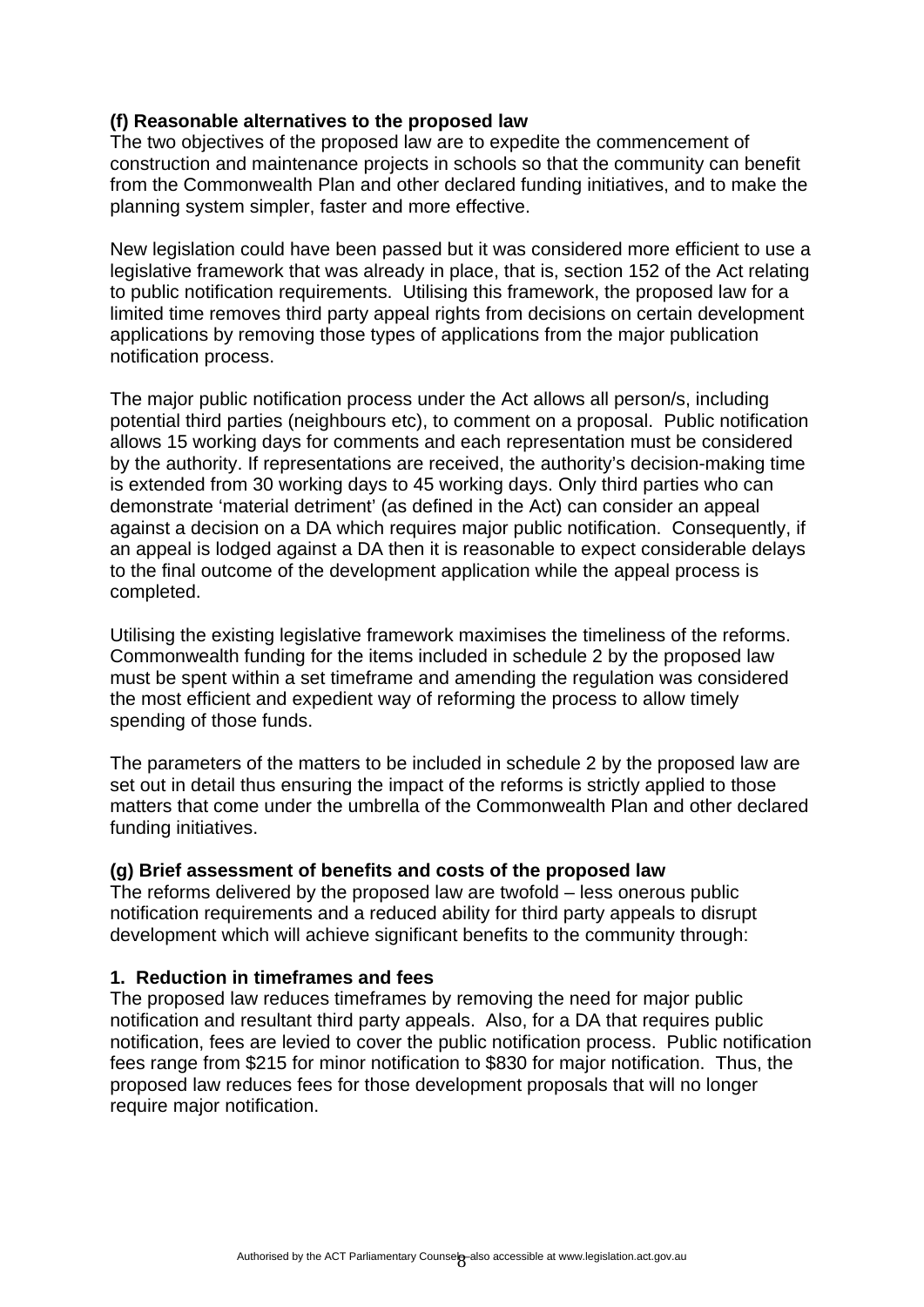# **2. Other general benefits**

The proposed law broadens the circumstances in which minor public notification applies to the specified school building projects.

This speeds up the development approval process and provides an opportunity for the planning and land authority to direct limited resources to the assessment of more complex development proposals. This has a flow-on benefit of delivering greater efficiencies by allowing building to commence sooner and costs to be kept to a minimum.

The proposed law also represents a further implementation of the underlying principles of the planning reform as agreed upon by the community and Government<sup>[4](#page-8-0)</sup>, and is a timely response to the Commonwealth Plan.

### **(h) Brief assessment of the consistency of the proposed law with Scrutiny of Bills Committee principles**

The legislative reform introduced by the Act was comprehensive and the Act and regulations formed an integral part of a single package of planning reforms. The regulation, which is to be amended by the proposed law, was developed more or less concurrently with the Act and gave effect to matters the Act allows to be prescribed by regulation.

General principles of the authorising law have been assessed by the Human Rights Commissioner and all issues responded to.

The matter that needs to be addressed by this Regulatory Impact Statement in terms of consistency with the Committee's principles is:

# *A reduction in ability to comment on proposed development*

Development in the merit and impact tracks must be publicly notified and open to public comment (see section 121 and 130 of the Act). The proposed law, by broadening the circumstances in which minor public notification may occur will reduce the public notification period to 10 days rather than 15 and remove third party appeals on such developments.

Human rights issues are discussed above in the **Overview**.

On balance, the social and economic benefits that will flow to the ACT community from securing the substantial funding available under the Commonwealth Plan for school building projects outweigh the limited foregoing of third party appeal rights on development assessment decisions which will all relate to projects on existing school sites and which are time limited to 4 years.

Schedule 2 achieves an appropriate balance between the general benefit to the ACT community of facilitating development and the protection of the interests of residents and others likely to be affected by such development.

<span id="page-8-0"></span> 4 For more details of the reforms see the Regulatory Impact Statement for the *Planning and Development Regulation 2008.*